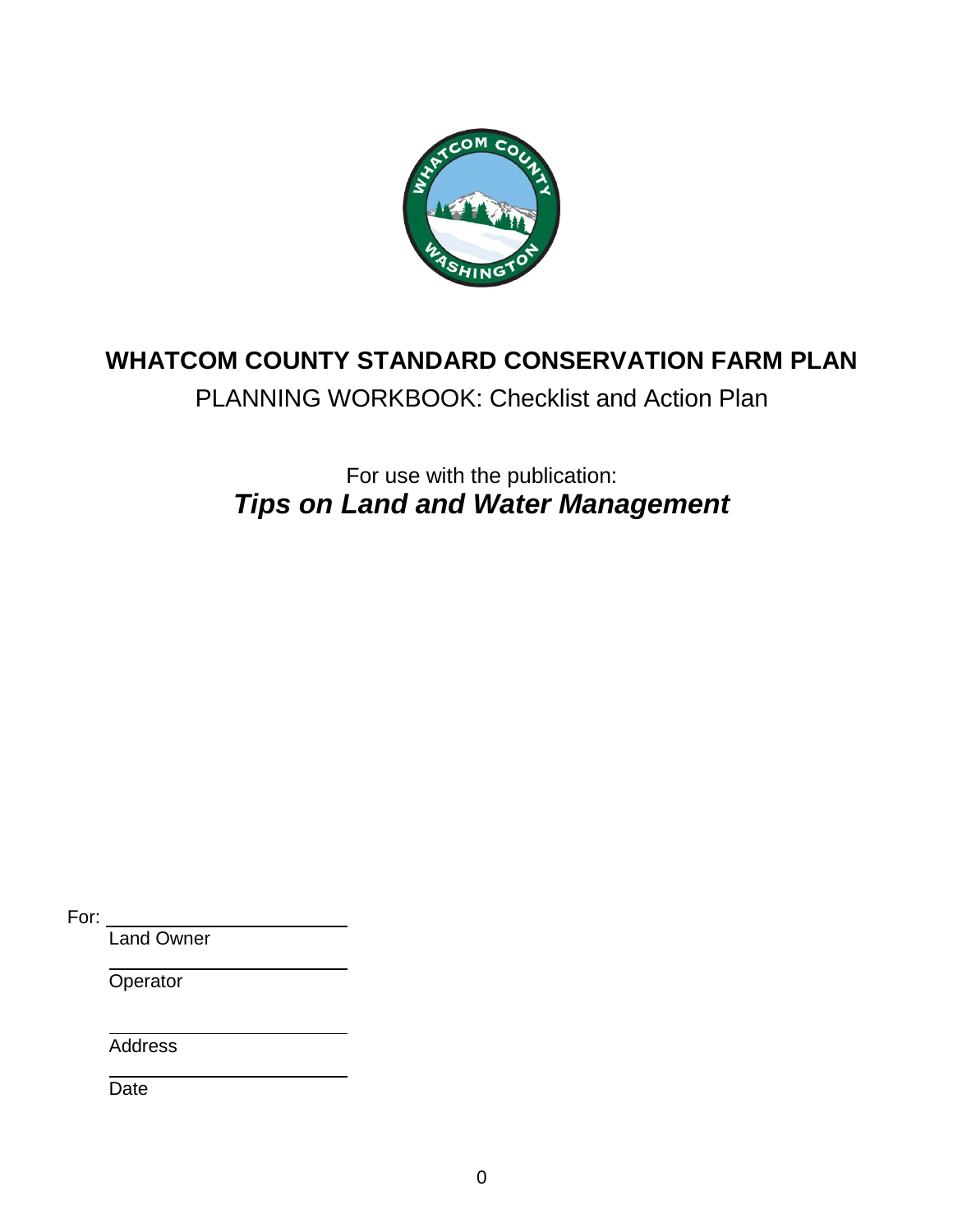### **Introduction**

Conservation planning means different things to different people. Yet at its heart it is providing guidance to landowners to foster a healthy relationship between the environment and people. Our challenge is to help the hundreds of Whatcom County landowners protect certain areas of their community's critical areas, such as Critical Aquifer Recharge Areas, Wetlands, Frequently Flooded Areas, and Habitat Conservation Areas (e.g. streams, ponds and lakes). This conservation planning guidance empowers the individual by giving them the opportunity to understand the potential impacts of their agricultural activities and adopt best management practices that will harmonize their farm with the environment. We thank you for your anticipated responsible stewardship.

### **Overview of Standard Conservation Farm Plan Process**

Ongoing agriculture activities are permitted within critical areas, and/or their buffers upon design and implementation of an approved Conservation Farm Plan in accordance with the Whatcom County Critical Areas Ordinance (CAO). The goal of the Standard Conservation Farm Planning (SCFP) process is to protect certain critical areas and their associated buffers from the potential impacts of farming related activities through a simplified planning process.

Regulated critical areas include:

- 1) Geologically Hazardous Areas
- 2) Frequently Flooded Areas
- 3) Critical Aquifer Recharge Areas
- 4) Wetlands
- 5) Habitat Conservation Areas (including streams, rivers, ponds and lakes).

The scope of this guidance document is to address the protection of critical areas that contain open water, have saturated soils and/or areas that provide recharge to shallow aquifers. Aquifer recharge areas, streams, ditches, lakes, ponds and wetlands are the relevant regulated critical areas for CPAL. The following regulations are in place for these critical areas. Flexibility from these standards may be afforded through the farm plan process. Standard buffers for regulated critical areas are:

Wetlands: 25 – 300 ft depending on function, value and use.

Non-fish bearing streams: 50 ft. Fish-bearing streams: 100 ft. Shoreline Streams: 150 ft. Lakes: 100 ft. Ponds: 50 ft. Marine Shorelines: 150 ft.

Requirements for Standard Conservation Farm Plans (SCFP) are described in the CAO at WCC 16.16 Article 8. The plan includes basic information about the agricultural activities on the farm, a map of the property, a standard checklist designed to protect critical areas and water quality, and an action plan describing Best Management Practices (BMPs) to be implemented to protect critical areas. Completing this workbook will create a conservation farm plan that meets the requirements of the CAO. Under State and Federal law, you must also protect against untreated water leaving your property, if it has been polluted by your agricultural activities.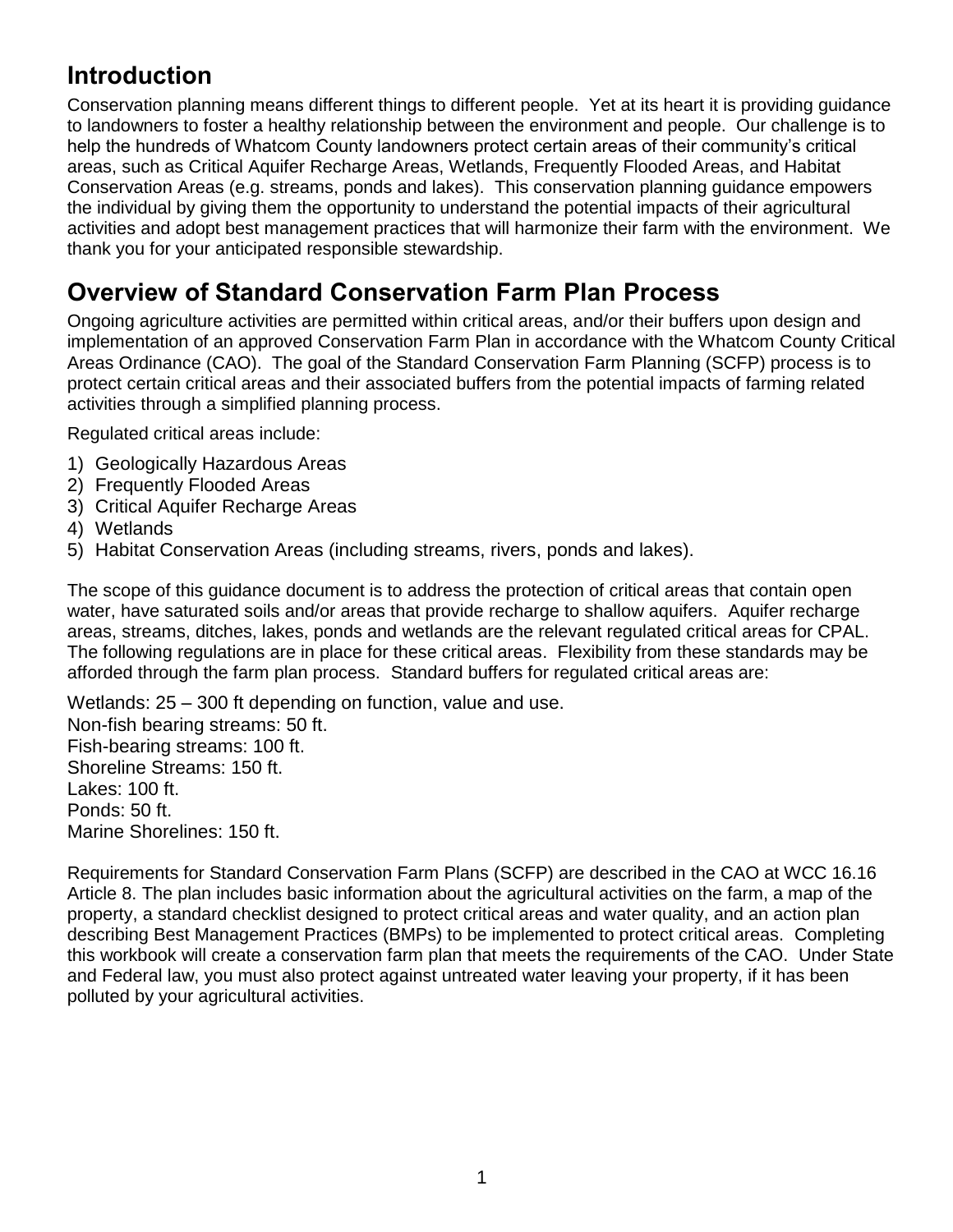#### *STEP 1: DETERMINATION OF ELIGIBILITY FOR STANDARD CONSERVATION FARM PLAN*

If you have livestock on property in Whatcom County, Step 1 will help you determine if this workbook is the proper pathway to ensure that your farm meets the requirements of Whatcom County's CAO (WCC 16.16).

1. Determine if your ongoing agricultural activities are within the boundary of a critical area. Maps identifying the general location and distribution of critical areas are available from Whatcom County PDS (360) 778-5900. These maps provide a general idea of if and where critical areas exist on your property. A site inspection by the Technical Administrator may be required to verify the actual presence and location of critical areas on your property. **Standard buffer widths will need to be determined by the technical administrator.** Contact PDS to assist in determining if critical areas occur on your property. You can view the maps online at: <http://www.whatcomcounty.us/811/County-Wide-Critical-Area-Ordinance-Maps>.

 $\Box$  WCPDS has determined that there are no critical areas or their buffers on my farm and no water polluted by my agricultural activities is discharged to surface or groundwater. **Stop here, you do not need a conservation farm plan.**

2. Determine whether you may use Conservation Program on Agricultural Lands (CPAL). Only "ongoing agricultural" activities may make use of CPAL. Ongoing agricultural activities are typically associated with the production of crops and livestock. They do not include those activities that bring an area into agricultural use or are developed for use other than agriculture. Lands that have lain idle for over five years are not eligible. However, land enrolled in a Federal or State conservation program is considered ongoing agriculture.

 $\Box$  Agricultural activities presently occur and have occurred on my farm during the past five years. Continue on with this planning process.

3. Determine if you are a Type 1 Agricultural Operation.

1) Liquid manure application:

Utilizing liquid manure as a fertilizer is an agricultural activity that presents greater challenges to management and planning because pollution to surface or groundwater can easily occur. If you are applying liquid manure, the SCFP is not adequate to bring your operation into compliance with the County's CAO. The Custom Conservation Farm Planning process is the proper path for CAO compliance if you want to use liquid manure as fertilizer.

 $\Box$  I do not capture, hold and apply liquid manure as a fertilizer on my farm. Continue on with the SCFP planning process.

2) Number of animal units per acre:

Low impact operations cannot average more than one animal unit per one grazable acre (AU/Ac). Grazable acres include both pasture and hayland. The following worksheet will help you in determining your AU/Ac.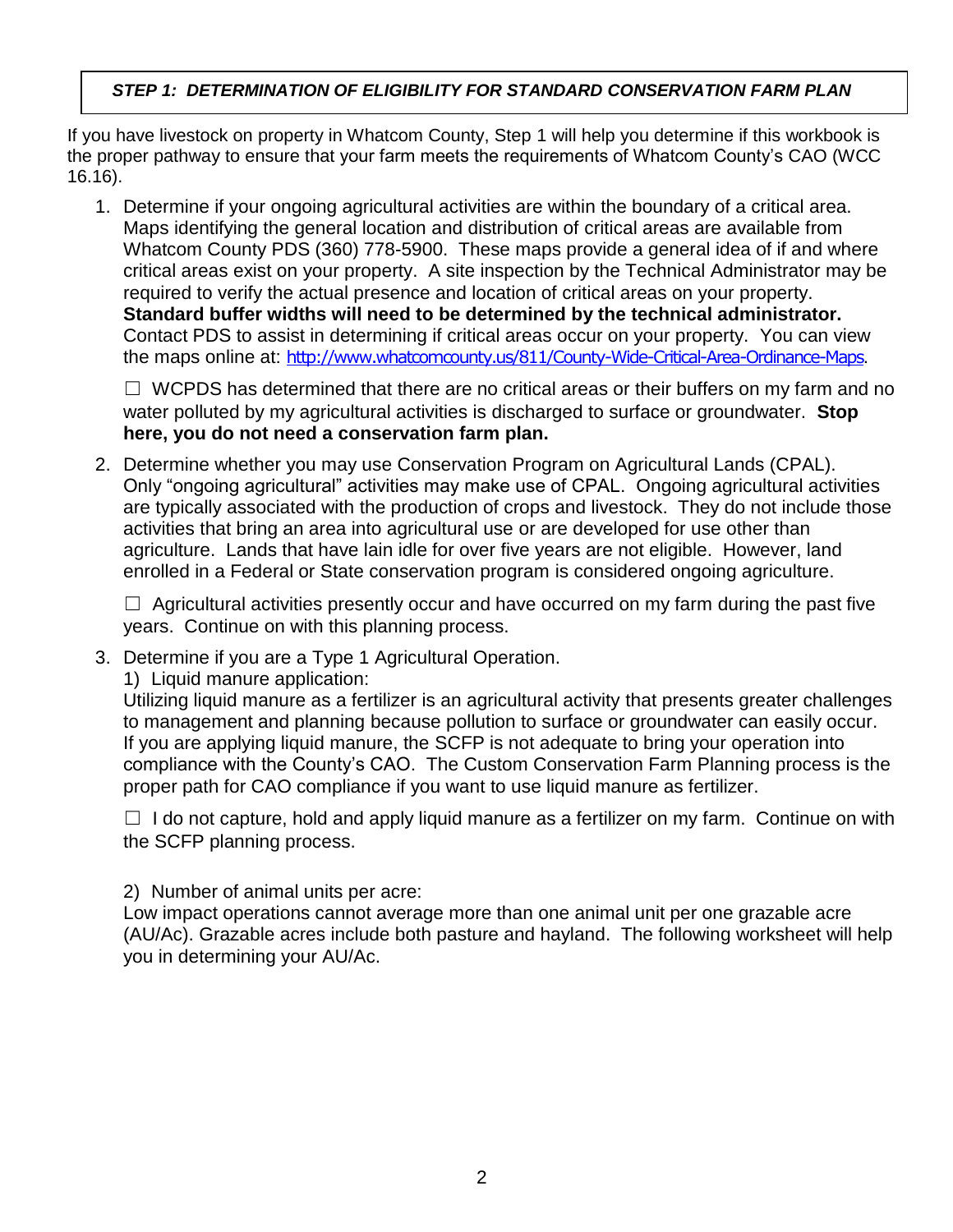#### **Question 1: How many Animal Units do I have on my farm?**

#### **TABLE 1 – AU Calculation**

|                             | A               |   | B                                        |     | C               |
|-----------------------------|-----------------|---|------------------------------------------|-----|-----------------|
| <b>Livestock</b>            | <b>AU</b>       |   | <b>Number of Animals</b>                 |     | <b>Total AU</b> |
|                             | <b>Factor</b>   |   |                                          |     |                 |
| Dairy - Holstein cow        | 1.3             | X |                                          | =   |                 |
| Dairy - Heifer, bred        |                 | X |                                          | $=$ |                 |
| Dairy - Heifer, prebred     | .4              | X |                                          | =   |                 |
| Beef (cow & calf)           | 1.2             | X |                                          | =   |                 |
| Beef - Feeder               | $\overline{.7}$ | X |                                          | =   |                 |
| Horse - (mature 1,200 lbs.) | 1.2             | X |                                          | $=$ |                 |
| Horse - other: AU factor =  |                 | X |                                          | =   |                 |
| lb. body weight /1000       |                 |   |                                          |     |                 |
| Swine - Sow                 | $.5\,$          | X |                                          | =   |                 |
| Swine - Grower              | $\overline{2}$  | X |                                          | $=$ |                 |
| Sheep (ewe & lamb)          | $\overline{2}$  | X |                                          | $=$ |                 |
| Llama                       | .3              | X |                                          | =   |                 |
| <b>Duck</b>                 | .015            | X |                                          | =   |                 |
| Layer                       | .01             | X |                                          |     |                 |
| Fryer                       | .007            | X |                                          | =   |                 |
|                             |                 |   | <b>Total Animal Units (AU) for Farm:</b> |     |                 |

NOTE: One acre equals 43,560 square feet.

#### **TABLE 2 - Converting square feet to Acres**

| sa feet | $+$   43,560 sq feet per acre | Acres |
|---------|-------------------------------|-------|
|         |                               |       |

#### **Question 2: How many grazable acres do I have on my farm? TABLE 3 – Grazable Acres Calculation**

| <b>Total Property Acres</b>      | <b>Categories</b>                  |
|----------------------------------|------------------------------------|
| minus                            | <b>Buildings</b>                   |
| minus                            | Roads                              |
| minus                            | Other impervious surfaces          |
| minus                            | Wetlands                           |
| minus                            | Streams & ditches                  |
| minus                            | Cropland (where no manure applied) |
| minus                            | Woodlands                          |
| <b>Total Grazable Acres(Ac):</b> |                                    |

#### **Question 3: How many Animal Units per Grazable Acre (AU/Ac) do I have?**

#### *TABLE 4 – AU/Ac Calculation*

| <b>Total Animal Units</b><br>Table 1. | ÷ | <b>Grazable Acres</b><br>Table 2) | $\equiv$ | <b>Animal Units per Grazable Acre</b> |
|---------------------------------------|---|-----------------------------------|----------|---------------------------------------|
|                                       |   |                                   | =        |                                       |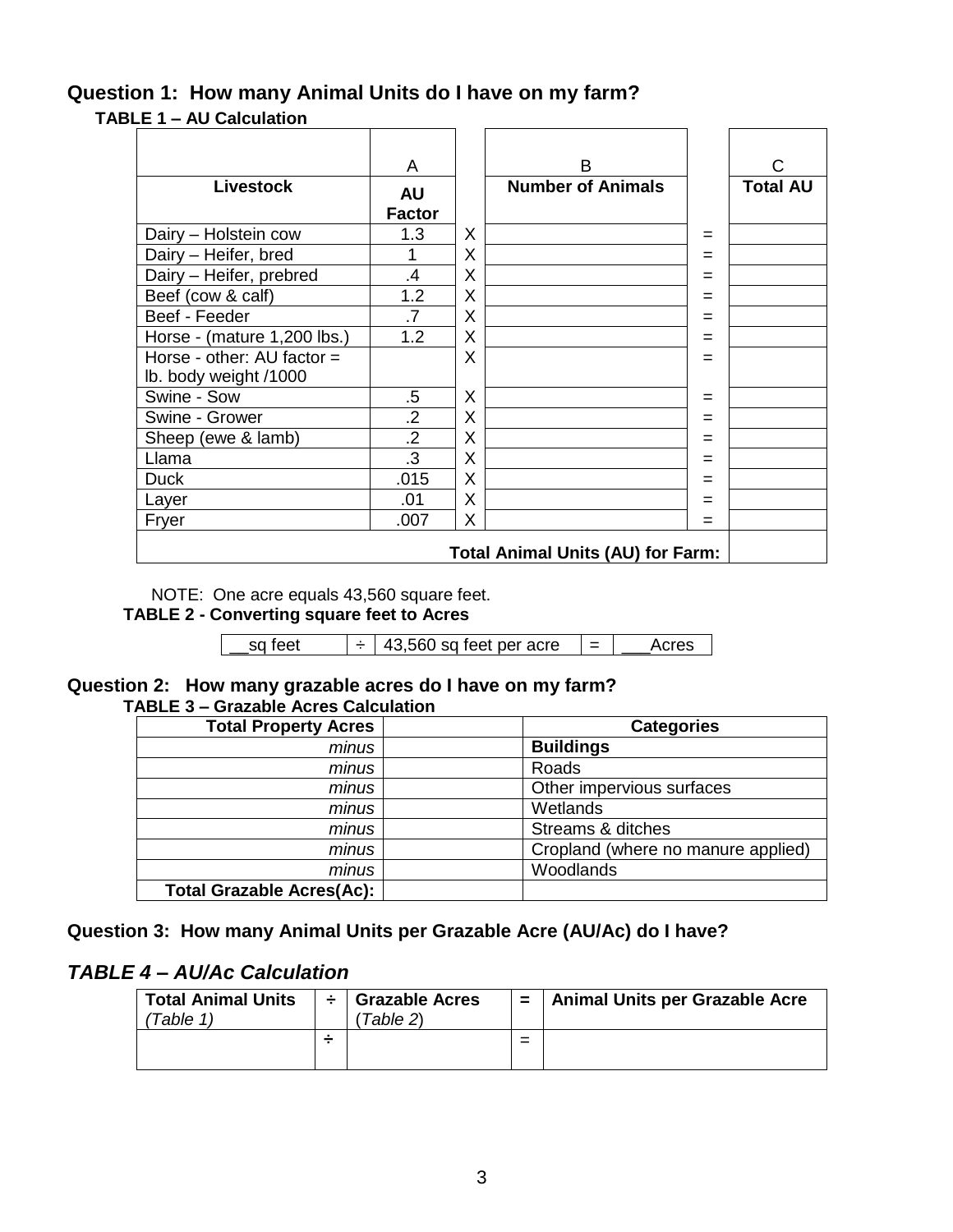#### **STEP 2: CONSERVATION FARM PLAN MAP**

A map is an important tool to help you develop an effective conservation farm plan. It starts with inventorying what you have and recording that information. It's your chance to get an overall picture of what is happening on your property and how land uses may affect critical areas on or near your property. You will use this map and knowledge of your farm to work through a series of questions that will help you evaluate your operation, identify potential risks to critical areas, and determine which BMPs are appropriate to ensure that critical areas are protected against the potential impacts of your ongoing agricultural activities.

#### **Inventory What You Hav***e*

Be sure to identify an approximate scale (map distance to distance on ground, e.g. one inch to 100 feet) and a north arrow. Figure out what the length of your stride is and pace off some distances. Consult online county assessor property maps or property purchase documents to help you determine lot dimensions. In your sketch, note approximate locations of:

- Property boundaries **Contact Structure Contact Contact Contact Contact Contact Contact Contact Contact Contact Contact Contact Contact Contact Contact Contact Contact Contact Contact Contact Contact Contact Contact Conta**
- 
- Wells (human, stock, and irrigation) Woodlands
- Septic system and drain field **Constant Constant Constant Constant Constant Constant Constant Constant Constant Constant Constant Constant Constant Constant Constant Constant Constant Constant Constant Constant Constant**
- Fences and confinement areas **Exercise Section** Flat or sloped ground
- Filter strips **and a strip of the strips** and a strip of the Roads
- 
- 
- Buildings Lawn, pasture, or crop land
	-
	-
	-
	-
- Drains **Critical areas and associated buffers •** Critical areas and associated buffers

Note that critical areas on neighboring parcels and their associated buffers may extend onto your property. These areas should be shown on your map as well. Please contact the WCPDS technical administrator for more information on the occurrence and distribution of critical areas on your property. By locating the components listed above, you will have a base map upon which to record locations of BMPs that you will determine are necessary, based on your Farm Review Worksheets (Step 3).

#### **STEP 3: FARM REVIEW WORKSHEETS**

Now that you have developed a base map of your farm in Step 2, you can use the map and knowledge of your farm to work through a series of questions that will help you evaluate your operation, identify potential risks to critical areas, and determine which BMPs are appropriate to ensure that critical areas are protected from the potential impacts of your agricultural activities.

Questions in the Worksheets are grouped into eight topic areas. The page numbers at the beginning of each topic area refers to the page numbers in the *Tips on Livestock Management for Whatcom County Farms*, available through Whatcom County Planning and Development Services and the Whatcom Conservation District, where more information can be found. You should record an answer to all questions with a yes, no or n/a (not applicable). Check "yes" only if all areas on your farm meet the question; check "no" if all areas do not meet the question; check "n/a" if the question does not apply to your farm. **Farm Review Worksheets are only considered complete when you have answered all of the questions with either a "Yes", "No", or "N/A" response.**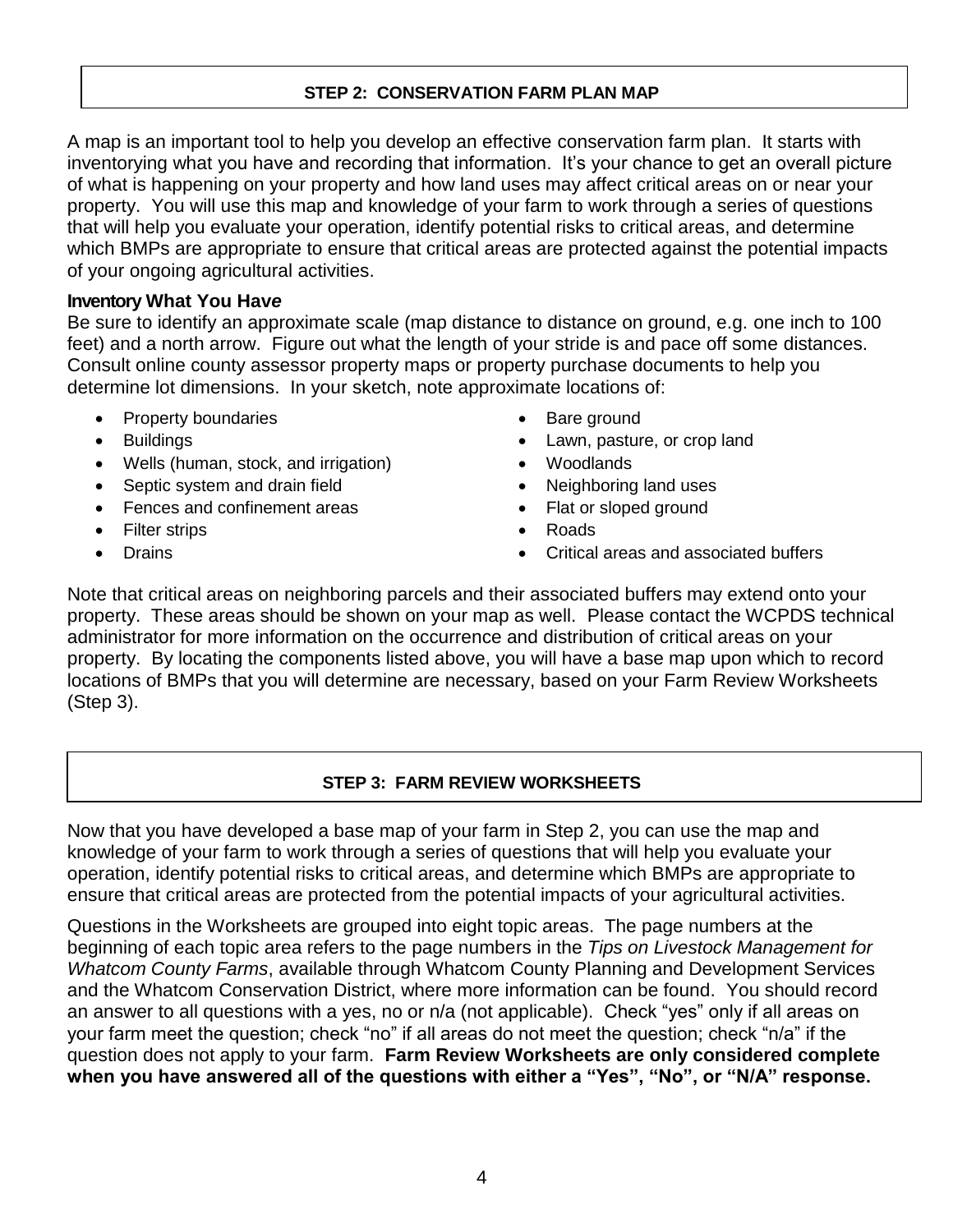Once you have answered the questions, fill out the Action Plan form at the end of the questions for all questions for which you answered "no". Indicate, in the space provided, what BMP you plan to implement and the date by which it will be implemented. Refer to the timeframe indicated for each question. Submission of the worksheets, action plan, site map and submittal form constitutes a complete Farm Plan application which will then be reviewed for approval by the WCPDS Technical Administrator.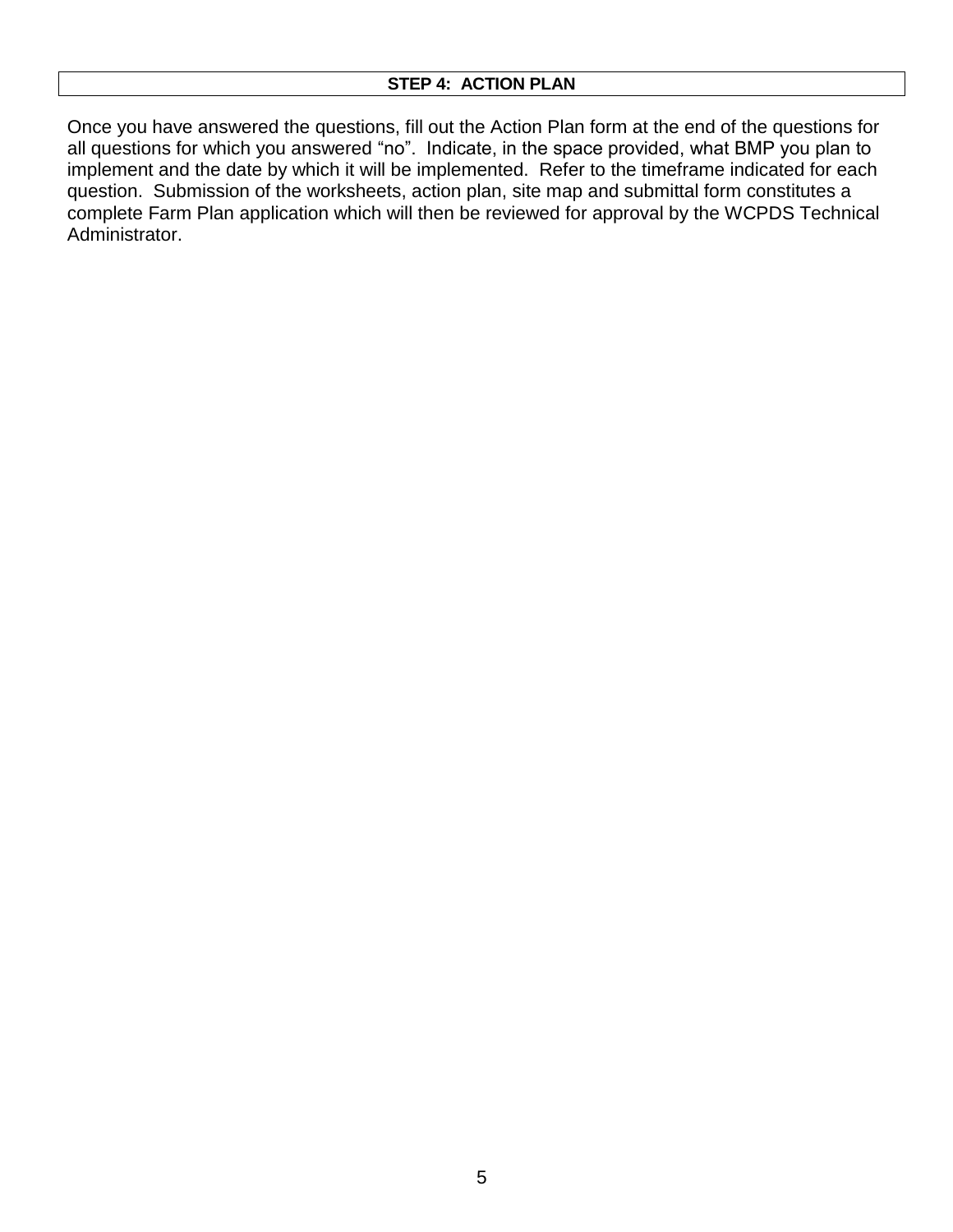# **CHECKLIST**

## **SYSTEM SITING AND MANAGEMENT**

#### TIPS Guide Pages 3-4 **FARM BUILDINGS**

1) Are all existing barns and impervious surfaces sited to prevent manure, pathogens, sediment and other contaminants from entering all rivers, streams, ditches, ponds, lakes and associated wetlands? Yes  $\Box$  No  $\Box$  Not Applicable  $\Box$ 

**If No, practice(s) to correct on-going pollution discharges should be installed immediately and structural practice(s) should be installed prior to fall rains but no later than October 1st .**

2) Is roof runoff managed so that it does not result in ponding and/or channeling **in confinement areas**, and/or contribute to the discharge of nutrients, sediment, pathogens and other contaminants to streams and ditches?

Yes  $\Box$  No  $\Box$  Not Applicable  $\Box$ 

**If No, practice(s) to correct this problem should be installed prior to the next wet season but no later than October 1st .**

#### TIPS Guide Pages 5-6

#### **LIVESTOCK CONFINEMENT AREAS**

3) Is surface runoff from outside of livestock confinement areas (areas such as fields, hillsides, driveways and roads) managed so that it does not result in ponding and/or channeling and/or contribute to the discharge of nutrients, sediment, pathogens and other contaminants to streams and ditches? Yes  $\Box$  No  $\Box$  Not Applicable  $\Box$ 

**If No, practice(s) to correct this problem should be installed prior to the next wet season but no later than October 1st .**

4) Is there an approved BMP **or** a permanent strip of grass that is at least the width of the livestock confinement area, but not less than 50 feet established between the livestock confinement area and all rivers, streams, ditches, ponds, lakes and associated wetlands?

Yes  $\Box$  No  $\Box$  Not Applicable  $\Box$ 

**If no, practices(s) to correct this problem should begin immediately by excluding livestock from the area where the filter strip will be established. The filter strip should be planted, if necessary, as soon as growing conditions are appropriate. All practices should be installed prior to the next wet season and no later than October 1st .**

5) Are all catch basins, drains, tiles, pipes and other conveyances of surface and ground water that outlet to streams and ditches installed in a manner that prevents the entry of manure, pathogens, sediment and other contaminants?

Yes  $\Box$  No  $\Box$  Not Applicable  $\Box$ 

**If no, practice to correct this problem should be installed immediately.**

6) Is the entire livestock confinement area managed to prevent manure, pathogens, sediment and other contaminants from entering any stream or ditch?

Yes □ No □ Not Applicable □

**If no, practice to correct this problem should be installed immediately.**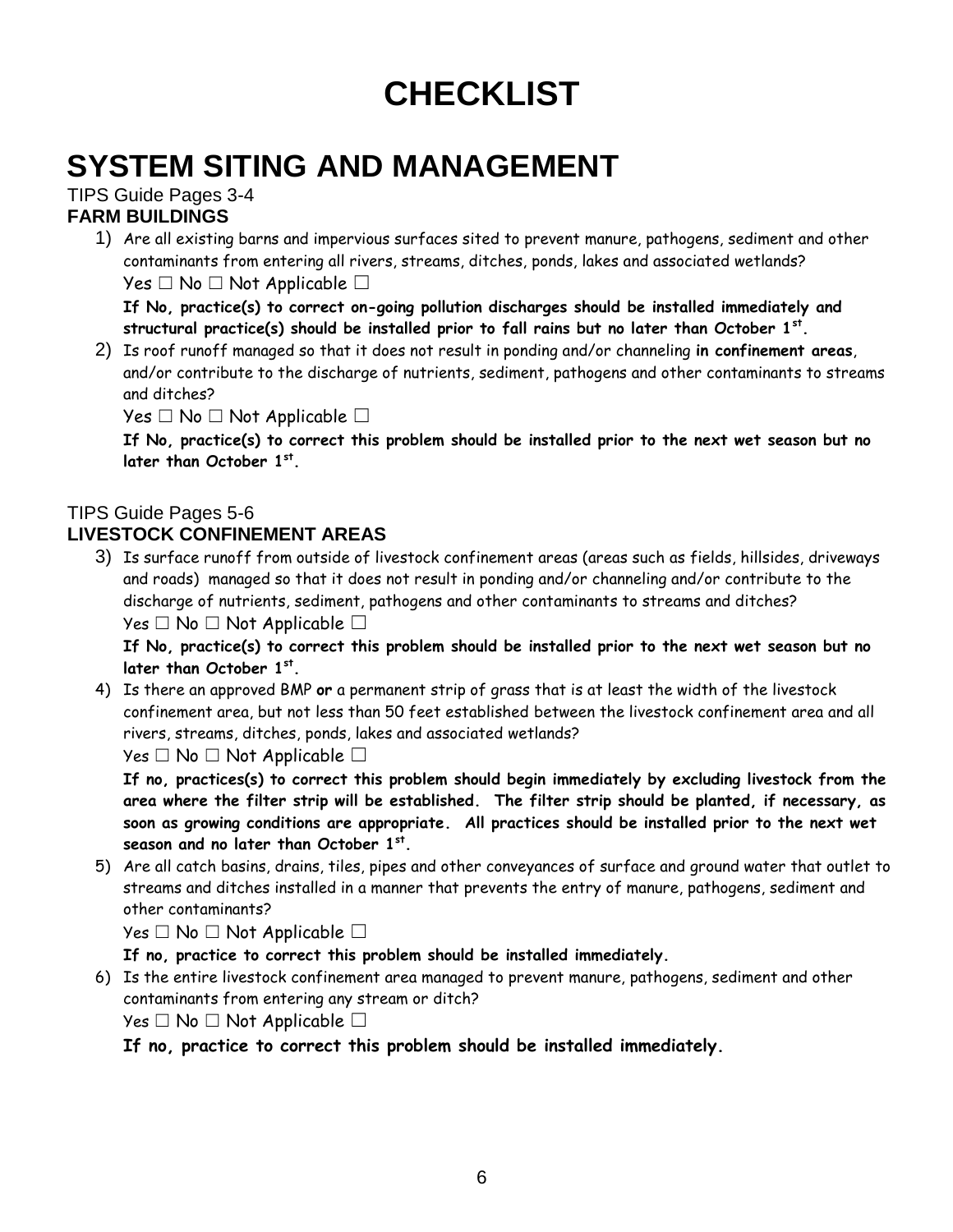## **MANURE COLLECTION, STORAGE & USE**

Tips Guide pages 8-9

#### **MANURE STORAGE**

7) Is manure storage capacity sufficient to store manure and other wastes until they can be safely spread as fertilizer?

Yes  $\Box$  No  $\Box$  Not Applicable  $\Box$ 

**If No, practice(s) to correct this problem should be installed prior to the next wet season but no later than October 1st .**

8) Is manure stored at least 100 feet from all wells, rivers, streams, ditches, ponds, lakes and associated wetlands?

Yes  $\Box$  No  $\Box$  Not Applicable  $\Box$ 

**If No, practice(s) to correct this problem should be installed prior to the next wet season but no later than October 1st .** 

9) Are outdoor manure piles completely covered from Oct  $1<sup>st</sup>$  to April  $1<sup>st</sup>$ ?

 $Yes \Box No \Box Not Applied be \Box$ 

**If No, practice(s) to correct this problem should be installed immediately.**

10) Is manure handled and stored in a way that prevents nutrients, pathogens, sediment and other contaminants from entering streams and ditches?

Yes  $\Box$  No  $\Box$  Not Applicable  $\Box$ 

**If No, practice(s) to correct this problem should be installed immediately.**

#### **FIELD APPLICATION OF SOLID MANURE**

- 11) Is manure applied in a manner and is application timed to prevent pollution of streams and ditches and/or groundwater? Are the following practices observed?
	- No applications when soils are saturated.
	- No applications that exceed crop nutrient requirements.
	- No applications when fields are frozen and/or snow covered.
	- No applications October 1st March 15<sup>th</sup> on fields subject to flooding.
	- $\bullet$  No applications within 100 feet of streams and ditches Sept 1st through March 15th.
	- No applications within 25 feet of streams and ditches March  $15^{\mathsf{h}}$  through Sept  $1^{\mathsf{st}}$ , and then only if a buffer strip is present.

Yes  $\Box$  No  $\Box$  Not Applicable  $\Box$ 

#### **If No, practice(s) to correct this problem should be installed immediately.**

12) Is manure applied in a manner and is application timed to prevent pollution of streams and ditches and/or groundwater?

Yes  $\Box$  No  $\Box$  Not Applicable  $\Box$ 

**If No, practice(s) to correct this problem should be installed immediately.**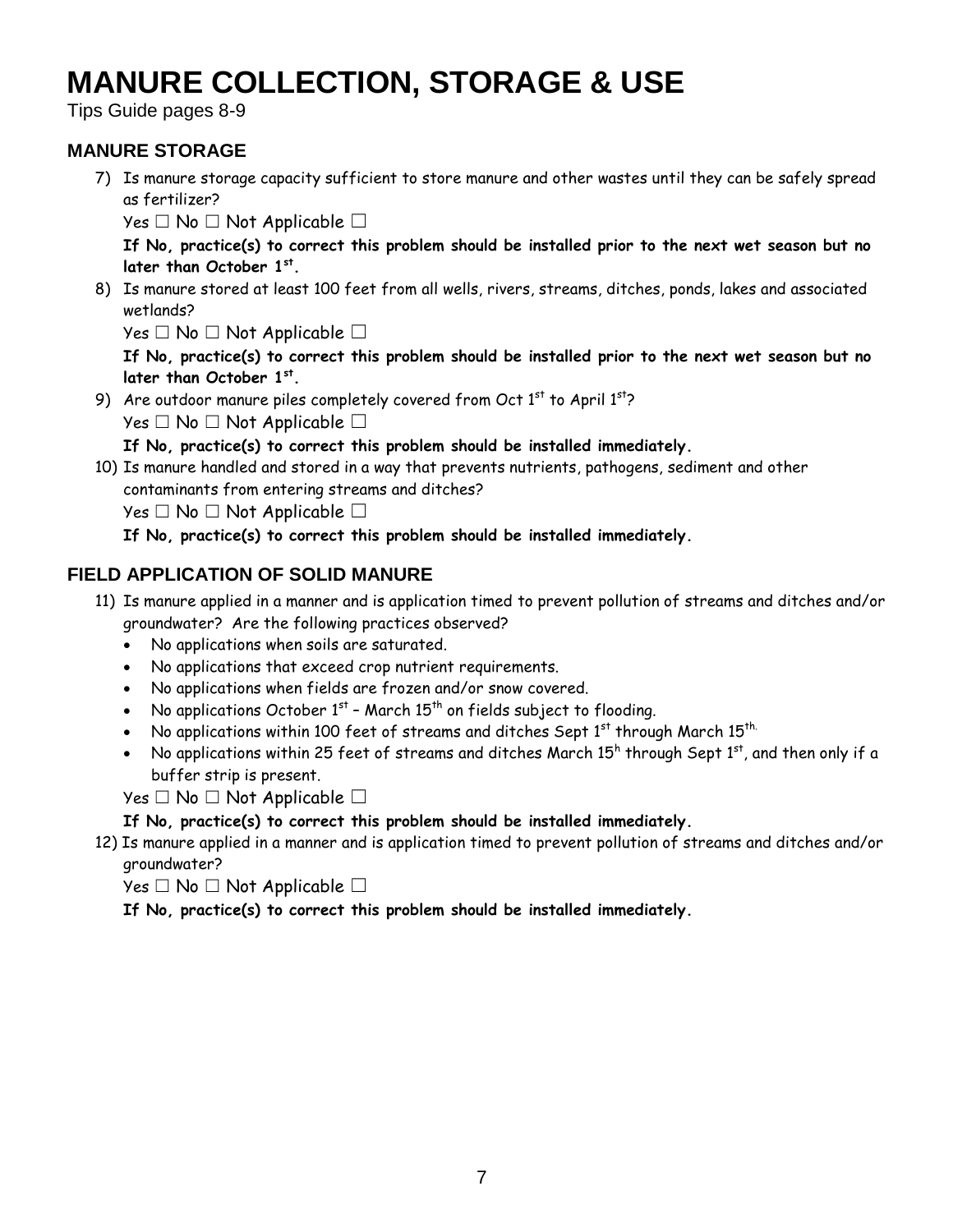## **PASTURE MANAGEMENT**

TIPS GUIDE PAGES 10-13

#### **SEASONAL FEEDING AREAS**

13) Is all feeding (whether placed on the ground or in feed bunks, hay rings etc.) done at least 100 feet from rivers, streams, ditches, ponds, lakes and associated wetlands?

Yes  $\Box$  No  $\Box$  Not Applicable  $\Box$ 

**If No, practice(s) to correct this problem should be installed immediately.**

14) Are 100 foot wide buffer strips established and maintained between seasonal feeding areas (include calving areas) and streams and ditches from Oct  $1^\text{st}$  - March 30 $^\text{th}$ ?

Yes  $\Box$  No  $\Box$  Not Applicable  $\Box$ 

**If No, practice(s) to correct this problem should begin immediately by excluding livestock from the area where the filter strip will be established. The filter strip should be planted, if necessary, as soon as growing conditions are appropriate (questions 23-25 describe minimum requirements for plant growth and management in filter strips), and should be established no later than the next wet season or October 1st .**

15) Is manure in seasonal feeding areas distributed over the site such that no area receives more manure nutrients than the fertilizer needs of the next year's crop?

Yes  $\Box$  No  $\Box$  Not Applicable  $\Box$ 

**If No, practice(s) to correct this problem should be installed immediately.**

#### **PASTURE AND HAYLAND AREAS**

16) Are livestock managed in a way that prevents trampling of river, stream, pond and lake banks and bottoms and associated wetlands?

Yes  $\Box$  No  $\Box$  Not Applicable  $\Box$ 

- **If No, practice(s) to correct this problem should be installed immediately.**
- 17) Are 50 foot wide buffer strips established and maintained along all streams and ditches crossing through and/or adjacent to pastures and haylands?

Yes  $\Box$  No  $\Box$  Not Applicable  $\Box$ 

**If No, practice(s) to correct this problem should begin immediately by excluding livestock from the area where the filter strip will be established. The filter strip should be planted, if necessary, as soon as growing conditions are appropriate (questions 18-20 describe minimum requirements for plant growth and management in filter strips), and should be established no later than the next wet season or October 1st .**

18) Is the minimum forage height within the 50 foot wide buffer strip at least 3 inches in height from October  $1<sup>st</sup>$  through March  $15<sup>th</sup>$ ?

Yes  $\Box$  No  $\Box$  Not Applicable  $\Box$ 

**If No, practice(s) to correct this problem should begin immediately by excluding livestock from the area where the filter strip will be established. The filter strip should be planted, if necessary, as soon as growing conditions are appropriate (questions 18-20 describe minimum requirements for plant growth and management in filter strips), and should be established no later than the next wet season or October 1st .**

19) Are pastures managed so that after most forage has been grazed, they have time to grow to a height of 4 to 6 inches before they are grazed/harvested again?

Yes  $\Box$  No  $\Box$  Not Applicable  $\Box$ 

**If No, practice(s) to correct this problem should be applied over the next 2 years.**

20) Are pastures and haylands mostly covered (at least 75%) with suitable forages for grazing livestock? Yes Yes  $\Box$  No  $\Box$  Not Applicable  $\Box$ 

**If No, practice(s) to correct this problem should be applied over the next 2 years.**

21) Does your property contain grass-lined swales and depressions that lack a defined channel or bed, but that also carry seasonal runoff water to interconnecting ditches and streams? If yes, are livestock only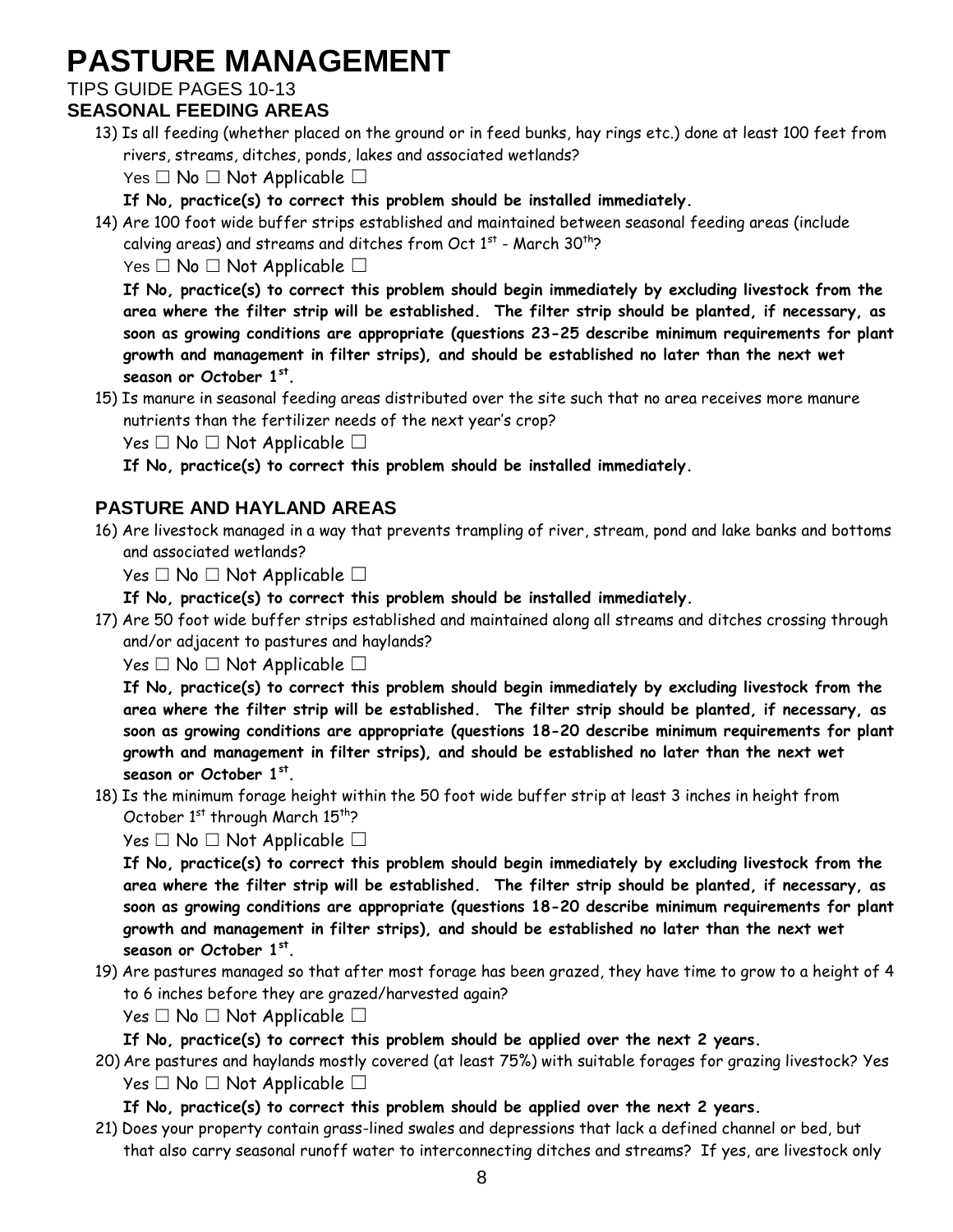pastured in the swales and depressions from the point in the spring when water no longer runs through them until September  $30<sup>th</sup>$ ?

Yes  $\Box$  No  $\Box$  Not Applicable  $\Box$ 

**If No, practice(s) to correct this problem should be applied immediately.**

22) In pastures, are all gates, access roads and lanes, watering facilities, supplemental feeding and other heavy use areas located to prevent nutrients, pathogens, sediment and other contaminants from entering streams and ditches?

Yes  $\Box$  No  $\Box$  Not Applicable  $\Box$ 

**If No, practice(s) to correct this problem should be applied immediately.**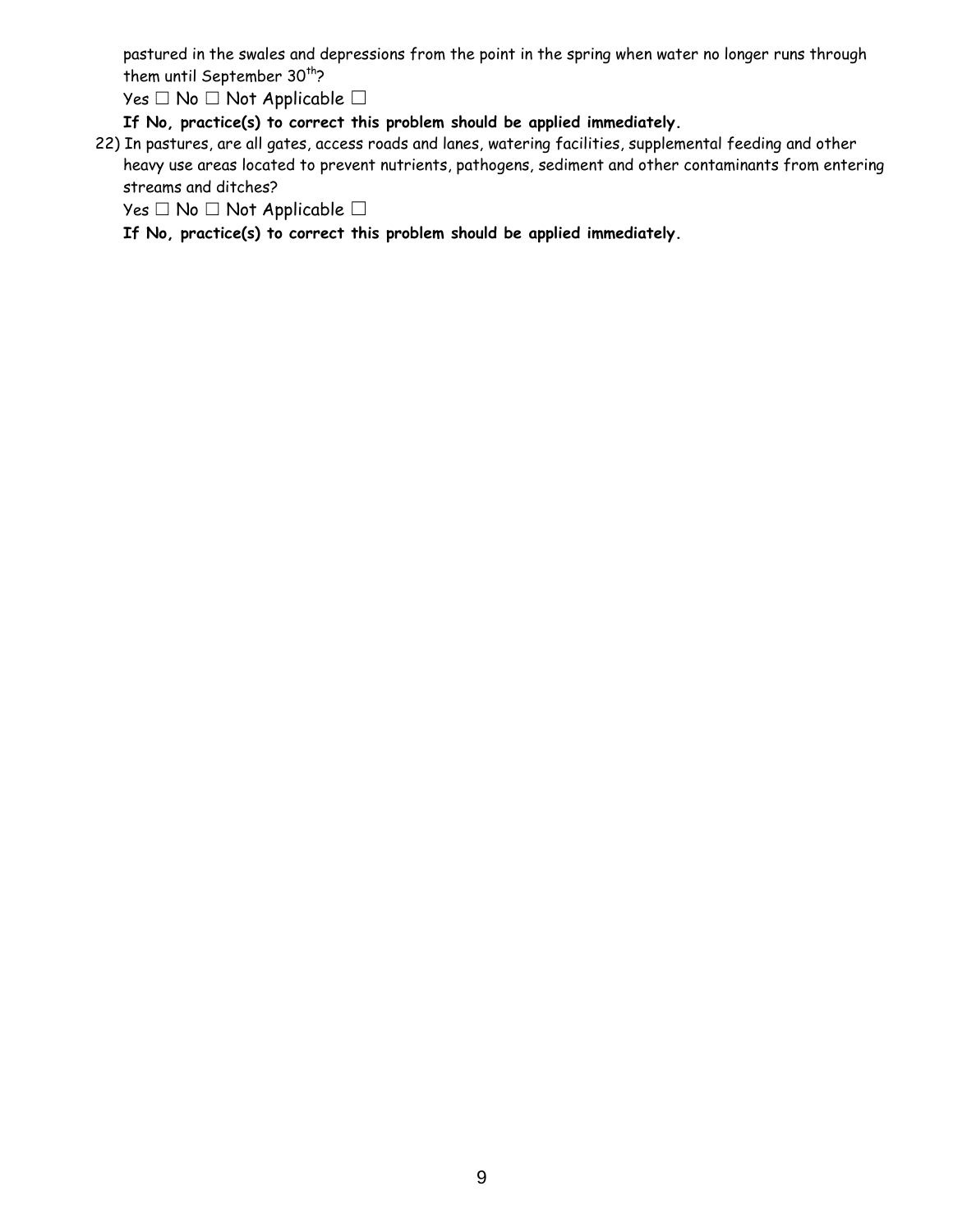## **RIPARIAN & WETLAND AREAS**

#### TIPS GUIDE PAGES 14 and 15

#### **RIPARIAN AREA MANAGEMENT**

23) Are livestock excluded from rivers, streams, ditches, ponds and lakes (except as provided in next question)?

Yes  $\Box$  No  $\Box$  Not Applicable  $\Box$ 

**If No, practice(s) to correct this problem should be applied immediately.**

24) Are instream crossings for livestock and machinery constructed and managed to prevent and control sediment and manure discharge to the watercourse?

Yes  $\Box$  No  $\Box$  Not Applicable  $\Box$ 

#### **If No, practice(s) to correct this problem should be applied immediately.**

25) Is existing native woody vegetation growing within critical area buffers of streams and ditches protected from damage caused by livestock or human related activity?

 $Yes \Box No \Box Not Applicable \Box$ 

#### **If No, practice(s) to correct this problem should be applied immediately.**

26) Are the banks of watercourse free from damage that results in exposed soil or bank slumping resulting from recreational use, farm equipment, or hoof action of livestock?

Yes  $\Box$  No  $\Box$  Not Applicable  $\Box$ 

**If No, practice(s) to correct this problem should be applied immediately.**

### TIPS GUIDE PAGE 16 and 17

#### **WETLANDS MANAGEMENT**

27) Are livestock excluded from wetlands that **directly connect** to rivers, streams, ditches, ponds and lakes, and are nutrients, pathogens, sediment and other contaminants prevented from entering them? (Note: This requirement may be relaxed if an approved SCFP is developed and implemented as described in WCC16.16 Article 8)

 $Yes \Box No \Box Not Applicable \Box$ 

#### **If No, practice(s) to correct this problem should be applied immediately.**

28) Are livestock excluded from wetlands that are **isolated** from rivers, streams, ditches, ponds and lakes, and are nutrients, pathogens, sediment and other contaminants prevented from entering them? (Note: This requirement may be relaxed if an approved SCFP is developed and implemented as described in WCC16.16 Article 8)

Yes  $\Box$  No  $\Box$  Not Applicable  $\Box$ 

**If No, practice(s) to correct this problem should be applied immediately.**

29) Are the functions of wetlands maintained by not filling, draining, grading or clearing them and by not introducing nutrients, pathogens, sediment and other contaminants?

Yes □ No □ Not Applicable □

**If No, practice(s) to correct this problem should be applied immediately.**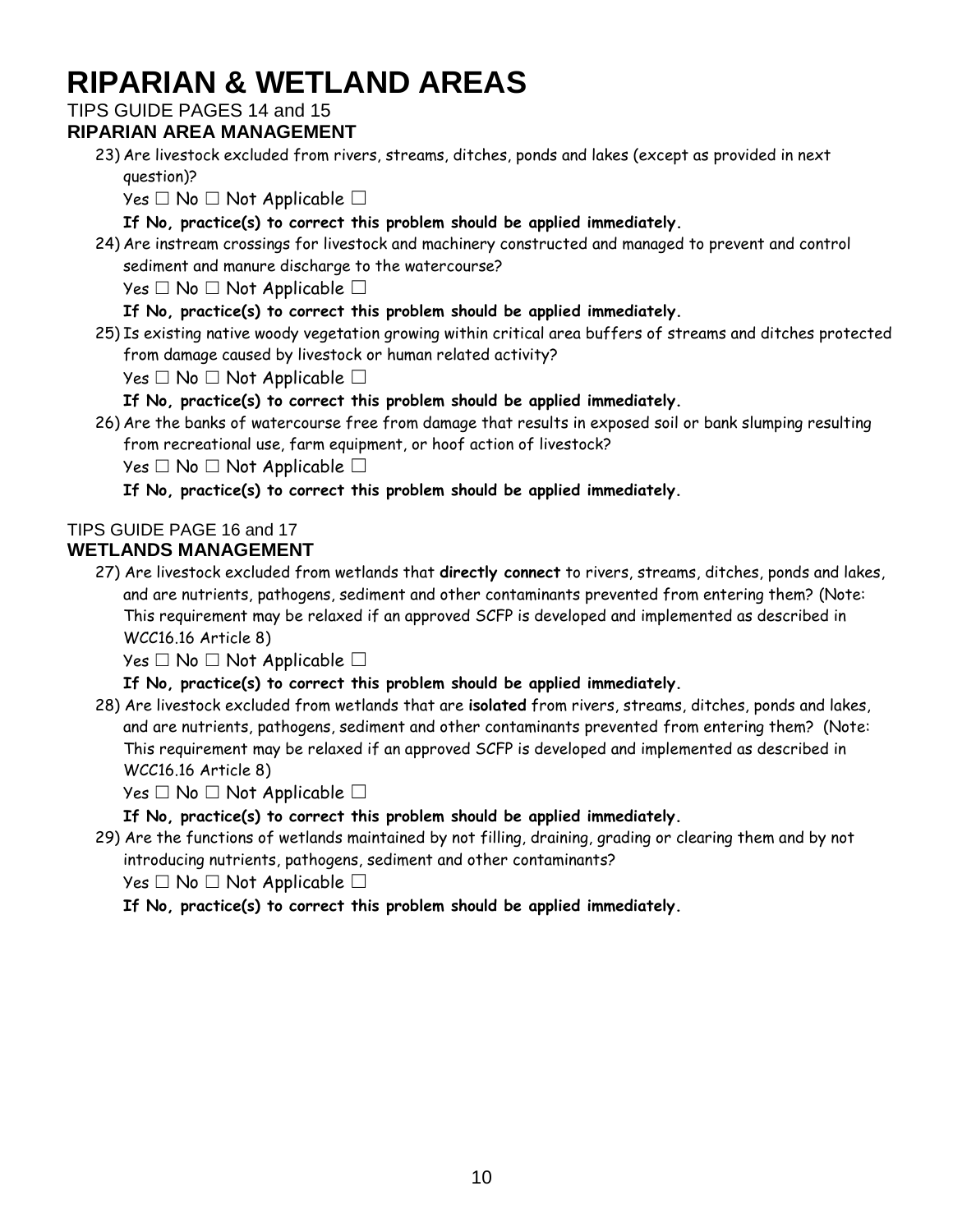### **ACTION PLAN**

#### FOR THOSE QUESTIONS WITH A **"NO",** INDICATE ON THE LINES BELOW WHICH QUESTION IS BEING ADDRESSED AND HOW YOU ARE ADDRESSING IT.

| Name:                                                           | <b>Address:</b>                      |                                                             |
|-----------------------------------------------------------------|--------------------------------------|-------------------------------------------------------------|
| <b>QUESTION # and explanation of</b><br>problem to be addressed | PROPOSED PRACTICE TO ADDRESS PROBLEM | Due Date for<br><b>Implementation of</b><br><b>Practice</b> |
|                                                                 |                                      |                                                             |
|                                                                 |                                      |                                                             |
|                                                                 |                                      |                                                             |
|                                                                 |                                      |                                                             |
|                                                                 |                                      |                                                             |
|                                                                 |                                      |                                                             |
|                                                                 |                                      |                                                             |
|                                                                 |                                      |                                                             |
|                                                                 |                                      |                                                             |
|                                                                 |                                      |                                                             |
|                                                                 |                                      |                                                             |
|                                                                 |                                      |                                                             |
|                                                                 |                                      |                                                             |
|                                                                 |                                      |                                                             |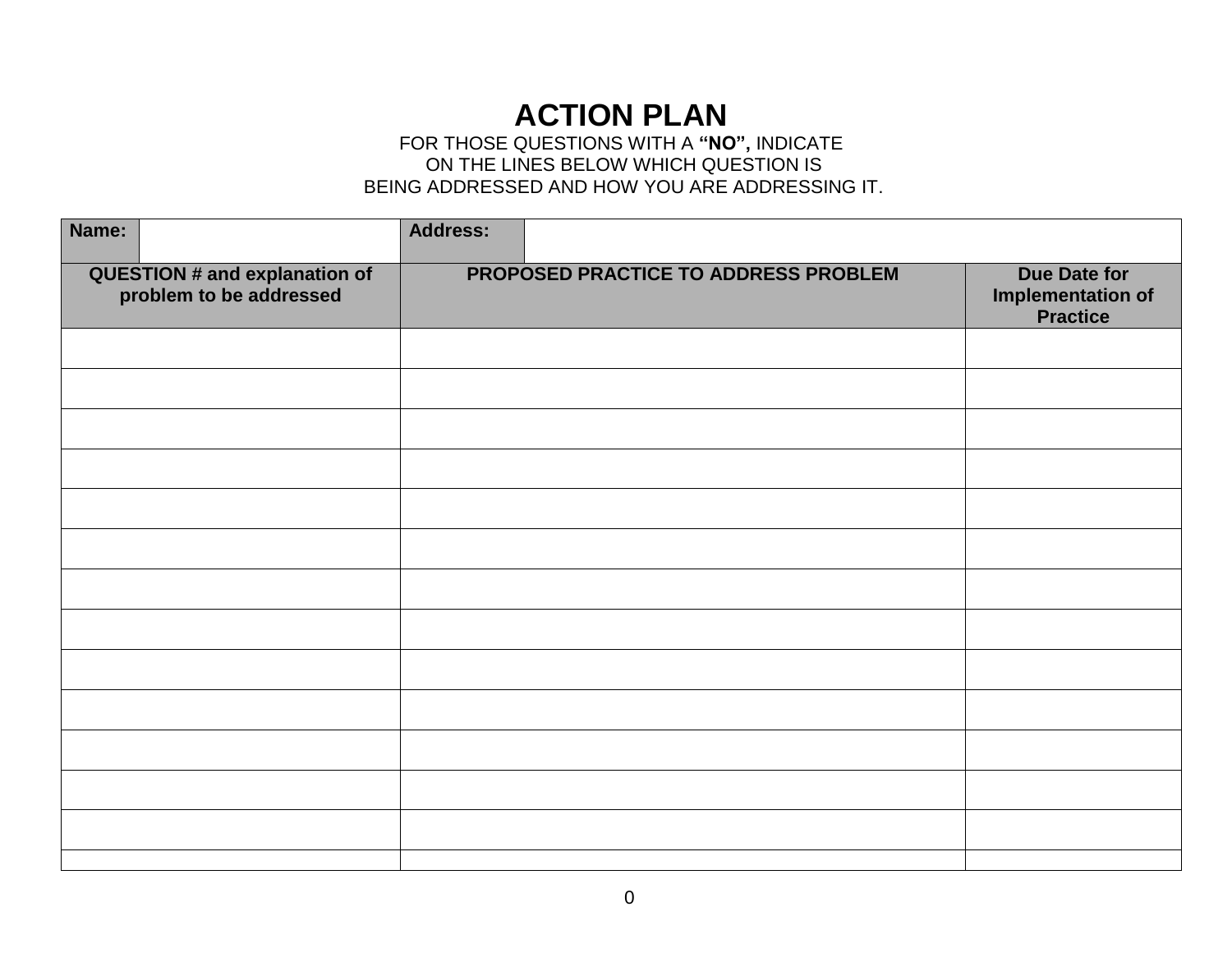### **CURRENT MANAGEMENT ACTIONS**

FOR THOSE QUESTIONS WITH A **"YES",** INDICATE ON THE LINES BELOW WHICH QUESTION IS BEING ADDRESSED AND HOW YOU ARE ADDRESSING IT.

| QUESTION # and explanation of<br>problem to be addressed | <b>CURRENT PRACTICE</b> |
|----------------------------------------------------------|-------------------------|
|                                                          |                         |
|                                                          |                         |
|                                                          |                         |
|                                                          |                         |
|                                                          |                         |
|                                                          |                         |
|                                                          |                         |
|                                                          |                         |
|                                                          |                         |
|                                                          |                         |
|                                                          |                         |
|                                                          |                         |
|                                                          |                         |